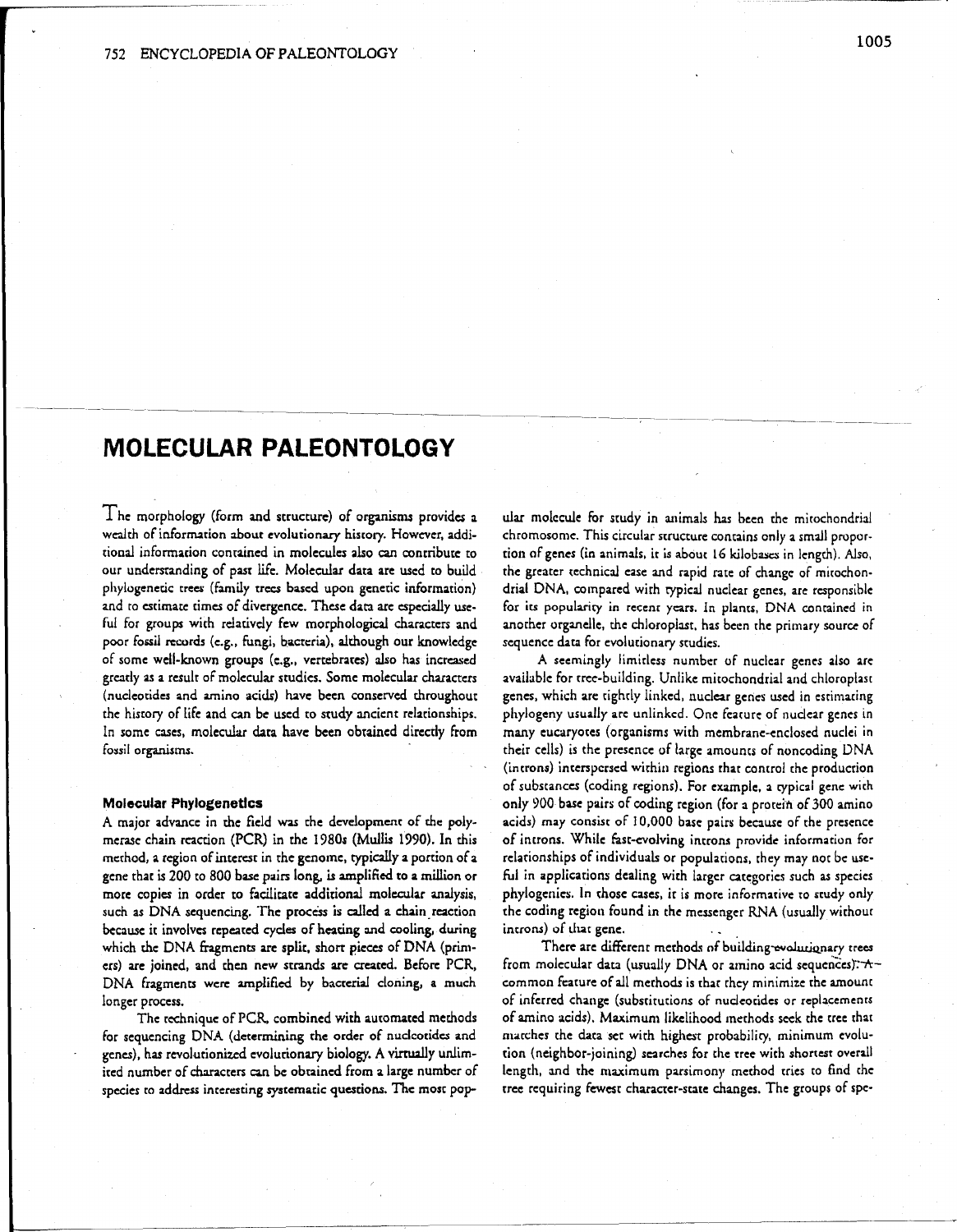## MOLECULAR PALEONTOLOGY 753

cies defined within a tree can he evaluated by staeistical tests to determine if they are significant. The most commonly used test is rhe bootstrap method. which involves sampling che sites randomly with replacement many times, constructing new trees at each cycle, and then determining the frequency that a particular group appears among the many bootstrap sam pies. For example. if 97 out of 100-bootstrap trees join human with chimpanzee, chen we infer chat the chimp-human relationship is supported with 97% confidence.

### **Molecular Clocks**

For most groups in the fossil record, the time of divergence between two lineages is not known with accuracy. The minimum cime of divergence is the dare of the oldest fossil assigned to one of che rwo lineages. The actual divergence is assumed co have occurred even earlier. In those rare cases where the fossil record *is*  excellent. the minimum age may be close to rhe divergence time.' However, for most groups of organisms, an accurate time frame has yet to be established using data from fossils. For this reason, evolutionary biologists frequendy rurn to molecules to determine dates of-divergence.

In groups for which molecular data can be obtained, such as all living and some fossil organisms, it is possible to estimate divergence rimes using a molecular dock. To do this. molecular divergence must be measured between the two taxa being compared and at least one additional taxon with a known or presumed time of divergence (for calibration). One requirement is that the rate of change along all lineages should not be significantly different. Although many of the molecular changes used for timing divergences probably do nor result in a functional change in the protein or organism (i.e., are neutral), this is not a requirement of a molecular clock.

Sources of error in molecular clocks include the estimates of molecular divergence and the calibration time used. Calibrations are taken from rhe fossil record or from well-dated geologic (or climatic) events (if they are assumed to be the cause of the phylogenetic divergence). There is no "universal molecular dock" because different genes evolve ae different rates. For instance, genes involved in the immune reaction must change rapidly to keep pace with a diversity of antigens (e.g., viruses), whereas genes involved in the most basic of cell functions rarely change because of their universal importance. However, a rapid rate of change in synonymous substitutions (those thac do not cause changes in amino acids) is common to virtually all protein coding genes.

Genes char show strong positive selection in particular lineages are unlikely to behave as good molecular clocks. On the other hand, some genes, such as serum albumin in vertebrates, appear to evolve in a relatively clocklike fashion and have proven useful in dating evolutionary divergences. Ideally. divergence cimes should be estimated from a large number of genes in order to reduce the error of the time estimate (Hedges et al. 1996). The strong need to know times of divergence and the rapidly expanding databases of sequences have maintained a prominent role for molecular docks in evolutionary biology.

### **Fossil Biomolecules**

The possibility that proteins in the fossil record may have been pre. served was suggested as early as the 1950s, when P.H. Abelson used techniques such as thin layer chromatography to identify organic components in fossils. The hypothesis also was supported by structures seen in electron microscopy. Researchers identified collagenlike fibers in fossil specimens from as long ago as the Early Paleozoic (545 million years ago), and these structures also were present in dinosaur bones of the Mesozoic era (251 to 65 million years ago).

. Genetic informacion about the immune properties of proteins can be used to provide information on phylogenetic relationships. A small region of the whole protein molecule is all chat is needed for a functional immune system to recognize an invader and form antibodies against it. A sequence of amino acids determines the shape of these three-dimensional regions, called epitopes. They are created by the complex folding of the protein molecule into its functional form. As few as five amino acids in the proper "shape" are enough for antibody recognition. Only small fragments of molecules are needed, and phylogenetic relationships can be inferred from the degree or strength of the bonds that bind the anribody and epirope together. Species that are more closely related usually have a greater number of antibody-epitope bonds.

Amino acid identification also was used very early to suggest the preservation of fossil proteins and conrinues to yield valuable information today. Individual proteins have been identified from fossil specimens, including the bone proteins (e.g., collagen, osteocalcin, and osteonectin). Proteins abundant in blood. such as albumin and hemoglobin, have been identified in several ancient specimens from as far back as the Mesozoic (Schweitzer et al. 1997). Using these preserved proteins as phylogenetic tools was suggested by J.M. Lowenstein and G. Scheuenstuhl (1991) through the application of immunologial techniques, including Western blots and ELISA assays (tests). The degree of binding of antibodies co ancient protein fragments has been used co investigate the relationships of fossil taxa.

Variation in protein composition and structure also is useful in phylogenetic analysis. Researchers can study chemical coment. hydrophobic characteristics, and amino acid composition, as well as the unique ways that proteins curve and fold into three-dimensional shapes, because these characteristics differ greatly between proteins and among the same proteins in different raxa. Additionally, while the phylogenetic information found in DNA is contained in the sequence of bases, phylogenetic information from proteins may be obtained indirectly from their three-dimensional srrucrure as well as directly from their amino acid sequence. Finally, different classes of proteins can be determined by their function as well as by their constituent amino acids and the various ways that members of these classes are preserved.

The study of ancienr DNA is a younger ficld, dating only co the early 1980s. Since then, several studies have successfully resolved relationships of extinct organisms. including the Tasmanian wolf (Krajewski et aI. 1997). Others have reporeed finding ancient DNA in fossils, including those of dinosaurs and amberencased insects, from as early as the Mid-Mesozoic. However, many of these studies have been received with caution, and no results have been replicated independently for fossils older than